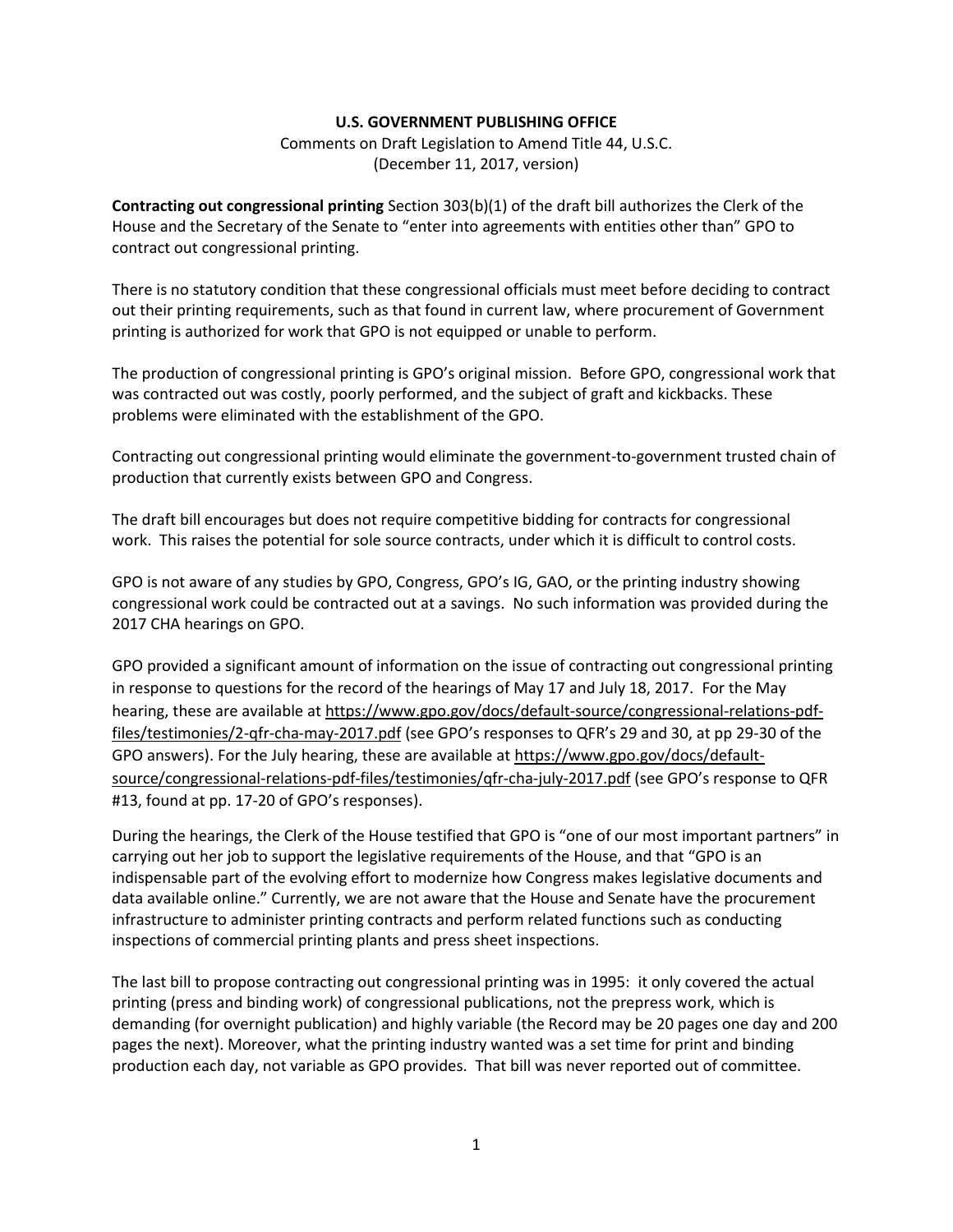Other demanding overnight publications can include business calendars, bills, reports, and some hearings.

It's not known how congressional work would be contracted out under this draft bill. The draft says each House of Congress can set up its own style and format for its publications. This suggests congressional work may have to be contracted out to different vendors for each style and format.

If congressional work is broken up by type of product (the Record, bills, hearings, reports, committee prints, documents, stationery, etc.), this suggests multiple contracts would be have to be managed.

The language of the draft bill means that not only would printing but prepress work be included in contracting out. Prepress work involves the development of digital files for congressional publications that GPO currently makes available for free public access on FDsys and **govinfo**, and that GPO provides to the Library of Congress for inclusion in Congress.gov and the Legislative Information System used by House and Senate offices.

If congressional publications are not posted on FDsys and **govinfo**, they would not be digitally signed, increasing the risk of tampering with files online.

In the production process, GPO has the bility to repurpose digital files for congressional publications among different publications (i.e., incorporating bill files into committee reports, incorporating committee reports into the Congressional Record, etc.). This reduces costs by eliminating duplication of effort. Without GPO's management of these files, there is the risk of significantly higher costs for the production of congressional work through wasteful duplication of effort. From a contract administration perspective, coordinating the use of these files across different contracts for different products would be difficult and costly.

In addition to repurposing of files in other congressional publications, GPO serves as the repository (hub) of electronic files for the House, Senate, and LofC. When the House needs a Senate bill file, they retrieve it from GPO, etc.

The removal of congressional work from GPO would undermine the significant public investments Congress has made in GPO's congressional publishing infrastructure, including equipment, IT systems, and GPO's highly skilled staff of more than 500 men and women whose training and expertise is essential to the rapid turnaround processing of congressional work under any conditions (including inclement weather, work during shutdowns, and under Continuity of Government Operations scenarios).

Contracting out congressional work would increase the risk that congressional publications will not be captured for inclusion in the FDLP (print copies of congressional titles are a significant component of the tangible products distributed to depository libraries annually). Title 44 already requires Government entities that produce publications other than by or through GPO to provide copies of those publications for inclusion in the FDLP. Unfortunately, this obligation frequently goes unfulfilled, as previous studies by GPO's Inspectors General have shown.

GPO's response to CHA for the record of the July 18, 2017, concludes with the following statement: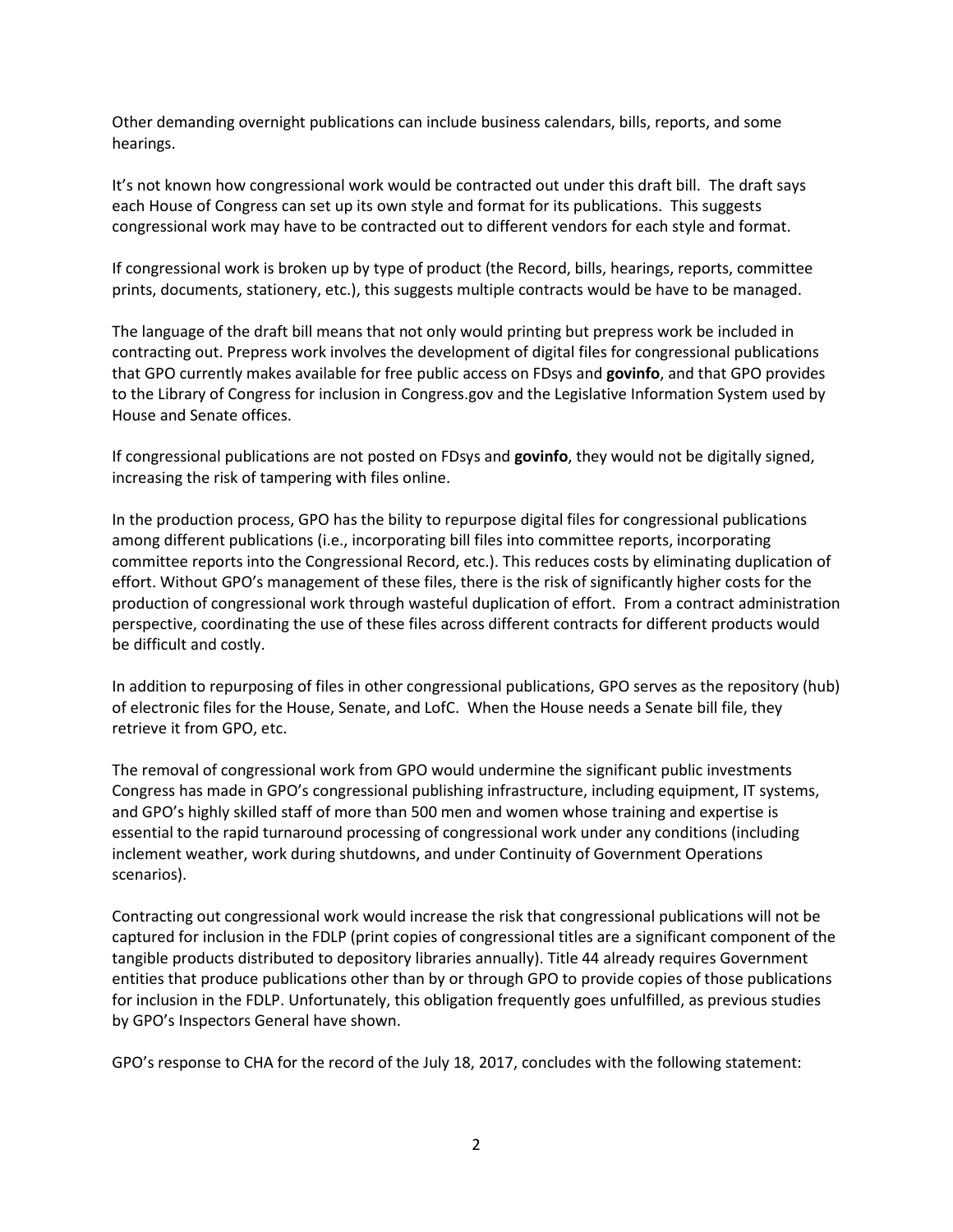In the 21st century, successive strategic plans developed by GPO have not included any plans for contracting out congressional work. In testimony on GPO's appropriations request for FY 2007, then-Public Printer Bruce James said, "…[N]o country in the world has been willing to give up the official journals of government, and in our case that would be the Congressional Record and the Federal Register. Those are inherently governmental*. No one would trust anyone other than the Government to do those*' (House Legislative Branch Appropriation hearings, FY 2007, p. 21; emphasis added). GPO's business unit that is responsible for congressional products continues to be called Official Journals of Government. Working with Congress and using digital technologies, GPO has reduced the cost of congressional printing by more than 70% in real economic terms since 1980 and the past five fiscal years GPO's appropriations for Congressional Publishing have been flat. This pattern of cooperation and modernization has been highly beneficial to Congress and the taxpayers.

**Decentralizing agency printing** The 2013 report of the National Academy of Public Administration recommended that, "To continue to realize government-wide benefits, *GPO should continue to perform executive branch printing*" (emphasis added).

However, section 303(a)(1) of the draft bill authorizes the renamed Public Printer to delegate to agencies the authority to produce or procure their own information products whose value "does not exceed the simplified purchase threshold under the Federal Acquisition Regulations."

Under the FAR, "simplified acquisition threshold" means \$150,000 (41 USC 134). In FY 2017, GPO awarded nearly \$350 million in print procurement contracts, covering 82,750 print orders. Approximately 99.8% of the orders were valued at \$150,000 or less.

The draft bill effectively authorizes the decentralization of Federal printing Government-wide. Previous studies by the Office of Technology Assessment, the Government Accountability Office, the Joint Committee on Printing, and GPO's IGs have shown the production or procurement of printing by Federal agencies risks higher costs ranging from 25% to 50% due to agency inplant inefficiencies, overlap and duplication of effort, and decreased competition in contracting. These studies were provided to the Committee for its consideration in response to questions for the record of the May 17, 2017, hearing.

Decentralization of printing also makes it more difficult to enforce Government-wide requirements for the use of environmentally friendly papers and inks.

Decentralizing agency printing would also have a major impact on GPO's longstanding partnership with the American printing industry, through which thousands of private sector companies, the vast majority of whom are small businesses, vie competitively for printing contracts.

Decentralizing agency printing would also lead to the loss of a major source of revenue to GPO and the elimination of more than 100 staff in GPO's main office and regional procurement offices around the Nation.

As previous testimony to Congress has shown, GPO maintains a registered listing of more than 10,000 companies to do business with, a universe of competition unlikely to be matched by individual agencies.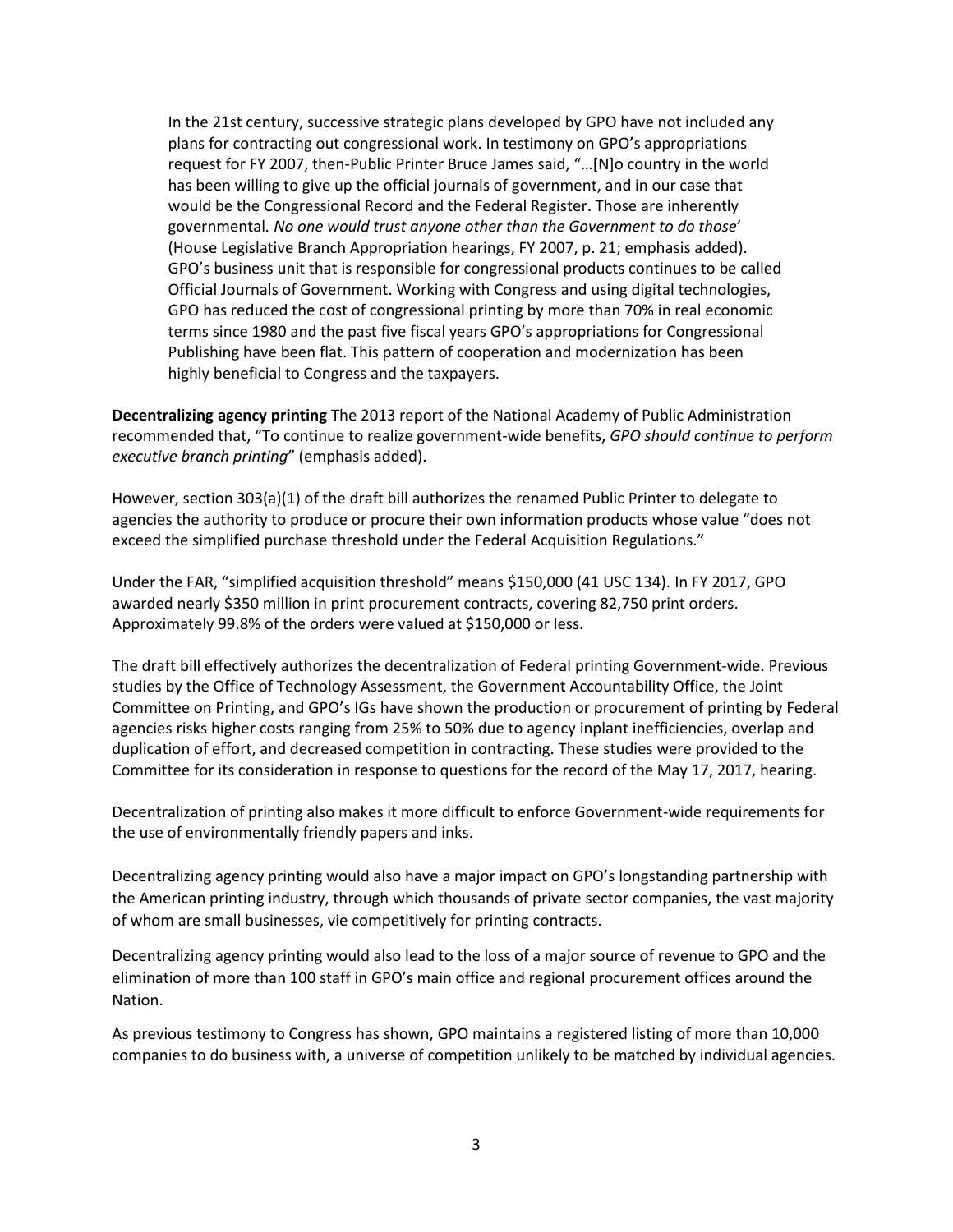By keeping printing centralized in GPO, the Government provides a one-stop shop for print contract opportunities to the private sector, which helps lower costs. Without that option, they will be compelled to search for those opportunities among the thousands of departments, agencies, bureaus, offices, commissions, and other entities that do business with GPO, represented by some 4,000 billing address codes, which will increase their marketing costs.

If agencies don't want to do business with the private sector directly, the language of the draft bill would allow them to produce their work in their own facilities, which can be very expensive compared with GPO's print procurement costs.

Title 44 already requires Government entities that produce publications elsewhere than GPO to provide copies for inclusion in the FDLP, but this requirement frequently goes unfulfilled, as previous studies by GPO's IG's have shown. Work produced other than by or through GPO is a major source of fugitive documents, which have been a problem for GPO's FDLP for many years. Decentralizing agency printing will make that problem significantly worse.

As Federal agencies have downsized and reduced the scope of their operations in recent years, GPO's print procurement program has become an increasingly important shared service to them, and GPO has worked hard to ensure its service meets agency needs. The results of GPO's efforts have been validated in periodic surveys of customer satisfaction, where GPO has been receiving high marks for reduced costs and customer service.

**Work produced in agency plants** The draft bill does not address the longstanding problem of Federal agency plants that produce conventional printing work that could be procured from the private sector by and through GPO.

GPO has long advocated that where Federal agency printing is required, utilizing its partnership with the private sector printing industry is a better way of producing it. Multiple studies have shown that it is more cost-effective for agencies and the taxpayer to contract out for printing that is deemed to be procurable (i.e., printing not immediately required for agency use or otherwise not sensitive or classified) than it is to produce in agency printing plants.

In 2013, the Government Accountability Office conducted a study at the request of the Joint Committee on Printing that identified approximately 80 Federal printing plants still in operation Government-wide.

Additional savings for taxpayers could be achieved if the work these plants are producing is transferred instead to GPO's partnership with the private sector printing and information product industry.

Comparing the dollar value of the work procured by GPO annually with the volume of work budgeted Government-wide under object class 24.00, Printing and Reproduction, shows that GPO's procurement program may be seeing as little as 40% of all printing and reproduction work carried out by the executive branch annually.

Increasing the volume of commercially procurable work by or through GPO would reduce the costs of Federal printing overall, potentially support increased employment in the private sector, and reduce the incidence of fugitive documents in the FDLP.

This problem could be addressed through a statutory requirement for the Office of Management and Budget to direct Federal agency plants to develop inventories of the work they produce and have those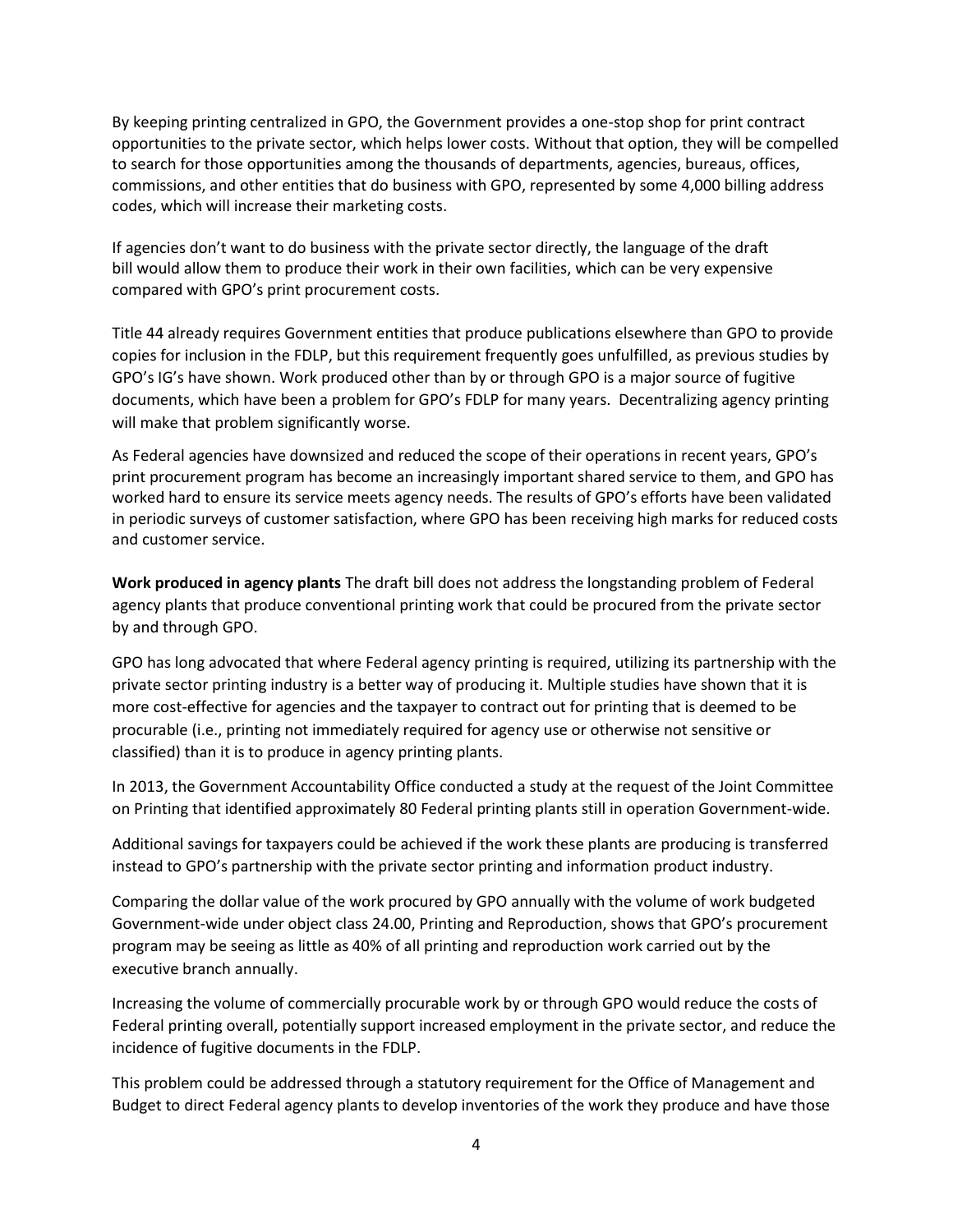inventories audited by agency Inspectors General for opportunities to contract additional work out to the private sector by or through GPO.

**Economic impact on GPO** The potential loss of congressional and agency work that this draft bill would authorize would have a serious negative impact on GPO's revenues.

It would result in hundreds of jobs lost in both revenue-generating and organizational support (personnel, finance, acquisitions, security, facilities, etc.) organizations at GPO.

GPO's sole remaining major revenue area, passports and secure documents, would then have to bear the burden of all remaining GPO overhead expenses. This would drive passport and secure document costs higher and risk pricing these services out of the market.

With the potential for the loss of that revenue area, operating the FDLP alone would not be enough to sustain the agency.

**Regulatory authority** The draft bill gives GPO, an agency of the legislative branch, regulatory powers affecting executive branch agencies.

The ability of a legislative branch officer to exercise regulatory authority over executive branch agencies raises concerns that it would run afoul of the separation of powers doctrine under the Supreme Court's opinion in *INS v. Chadha* (1983).

During the oversight hearings conducted by the Committee in 2017, the subject of what kind of regulations GPO would issue regarding Government printing and the operation of the FDLP was not discussed, so it is unclear to what purpose this authority would be put.

Title 44 already includes provisions for agencies to send printing to GPO and provide GPO with copies of publications produced elsewhere than GPO for depository libraries. It is not clear how regulations issued by the renamed Public Printer for the same purposes would produce a different result.

If ensuring Federal agency compliance with these requirements is the purpose of this proposed regulatory authority, the clearer path would appear to be a statutory requirement for the Office of Management and Budget to issue the necessary regulations concerning agency printing and cooperation with the FDLP, accompanied by a directive for agency Inspectors General to ensure compliance on an annual basis and report back to Congress.

**Government Printing Office** The draft bill proposes to change the name of the GPO, which was just recently changed by an Act of Congress and signed into law by the President.

In 2014, Congress changed the name of the Government Printing Office to the Government *Publishing* Office to more accurately reflect the information access services GPO performs in this era of rapid technological change.

The draft bill would restore the old name for the agency, even though it no longer accurately conveys the range or scope of services GPO provides and has been using for the past quarter century to make Government information known and available to the public (and not, as some have claimed, to style the agency as a "traditional publishing house," which the record shows was never the intention of the redesignation).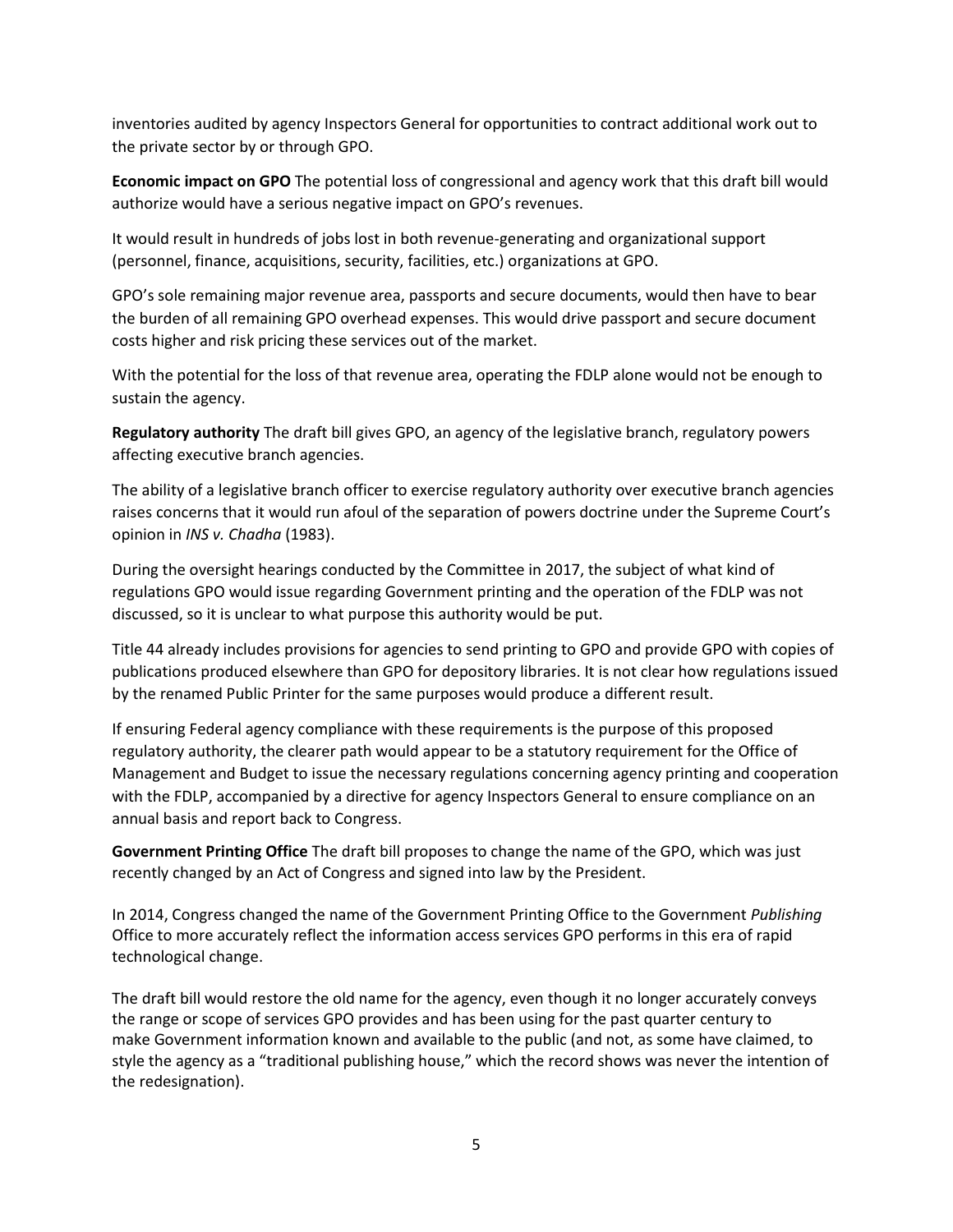GPO began digital information operations nearly a quarter century ago, in 1994, by putting the Congressional Record, the Federal Register, and a multitude of Government publications online for the public. Today, GPO's website FDsys and its successor **govinfo** features more than 2.2 million Government titles and are accessed more than 45 million times per month by public and other users, and GPO's work over the past several years has involved extensive investments in digital products and services. So pervasive is GPO's use of digital information technologies that today the public and other Government information users interact with GPO more regularly using digital than print technologies. These are the indicators of a Government publishing operation that has gone substantially beyond printing to embrace the development, production, and dissemination of Government information products and services in digital format.

The National Academy of Public Administration commented on this situation in its 2013 report to Congress on GPO:

Over the past two decades, GPO has experienced a greater magnitude of transformational changes than in all of its previous history. In fact, the agency has changed so much that some have suggested that "Government Printing Office" no longer adequately describes the agency's mission. Instead, the Acting Public Printer has said that it should be called the "Government Publishing Office."

These proposed changes run counter to the spirt of modernization that Congress has advocated for GPO in recent years and would undermine the agency's efforts and significant investments designed to carry out the Government's information access requirements in the 21<sup>st</sup> century.

As the Government Accountability Office argued several years ago when its name was changed, an agency's name should reflect what it is and does. Ironically, however, the draft legislation's name change proposes to rebrand GPO as an organization devoted primarily to printing while other sections of the draft legislation promote policies that would lead to a dramatic reduction of GPO's printing operations. Still other provisions to modernize GPO by dealing with information in digital as well as print formats, appear to be undercut by this name change.

**Public Printer** The draft bill would restore the anachronistic title of "Public Printer" for the head of the agency in place of the current title of Director.

Reverting the agency head's title to "Public Printer" and its "graphic arts" qualifications appears to be a significant risk for the present and future of GPO. It may limit the ability to attract a qualified CEO who can strategically run this agency in the digital age..

A 10-year appointment, with the possibility of another 10 years after it, may not be the best match for keeping up with the pace of changing technologies in the digital information environment.

In the past, the longest Public Printer term of service was 12 years, coinciding with FDR's term.

The draft bill does not address the provision in the U.S. Code requiring divestiture of any holdings related to printing and paper, whose interpretation has grown to include mutual funds. GPO's divestiture requirement is unusual among Federal political appointments and in the past has created difficulties in recruiting for the position. GPO's recommendation would be to supplant it with the more modern rules covering other appointments.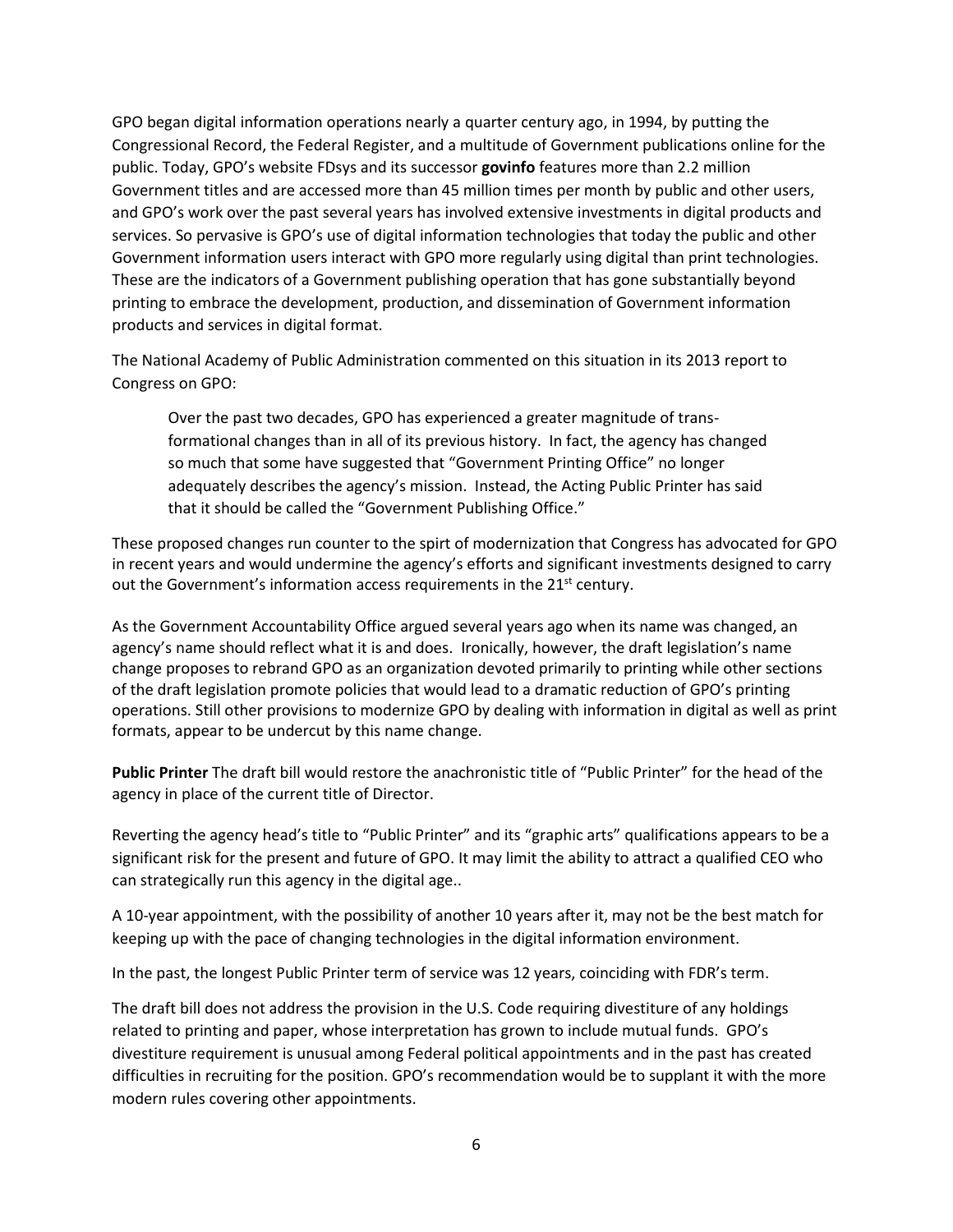**State and local government printing** The draft bill would authorize GPO to perform government printing "and related manufacturing," including secure credentials, for state and local governments. GPO has not sought this authority nor has there been any analysis of its potential impacts.

In its 2013 report on GPO, the National Academy of Public Administration said: "To generate additional revenue…Congress should consider whether to allow GPO to respond to state and local government requests *for smart cards*" (emphasis added).

GPO did not follow that recommendation because of the continuing presence of smart card options at the Federal level as well as other obligations related to Federal printing and related publishing work (see **Work produced in agency plants**, above).

**Joint Committee on Printing** The draft bill abolishes the Joint Committee on Printing while setting up a system of operational oversight by dual House and Senate committees, each of which would be authorized by the bill to set their own form and format requirements for their publications.

GPO's view is that a single point of oversight is more effective than multiple points of oversight.

GPO is concerned that the JCP's current consensus-driven decision-making process, which requires GPO to secure a single authoritative approval to undertake congressional work, would be replaced by one that requires multiple, sequential committee approvals. This potential scenario could lead to delays in securing necessary approvals for GPO to provide services to Congress in a timely and efficient manner. Such delays could lead to increased costs and waste, which largely avoidable under the current GPO operating procedures.

GPO's longstanding recommendation in this matter is that the JCP should be preserved for operational oversight of GPO with respect to the production and dissemination of congressional publications in digital and print formats. The Committee could be renamed the Joint Committee on Congressional Publishing. Providing if with a professional staff would provide for continuity of policy oversight.

The JCP oversees the development of a wide range of publications for both chambers of Congress, from the *Congressional Record* to the *Congressional Directory* to *Our Flag* and the pocket *Constitution*. Dispersing these responsibilities, as proposed by the bill, risks jeopardizing the continuation of these publications.

The draft bill terminates existing authorities of the JCP as provided by resolution, waiver, letter, regulation, etc. If enacted this language would terminate the authority for key GPO operations, including the conduct of passport and secure credentials in Stennis, MS, the disposal of certain publications by regional depository libraries, the implementation of multi-year wage contracts with GPO employees represented by bargaining units, a wide range of ongoing GPO equipment and technology procurements, GPO's lease of available space to other primarily legislative branch entities, and other measures, all of which were established over the years by JCP letters of approval.

**Elimination of duplicating from statutory definition of printing** The draft bill eliminates "duplicating" from the proposed statutory definition of printing. GPO believes this is a mistake.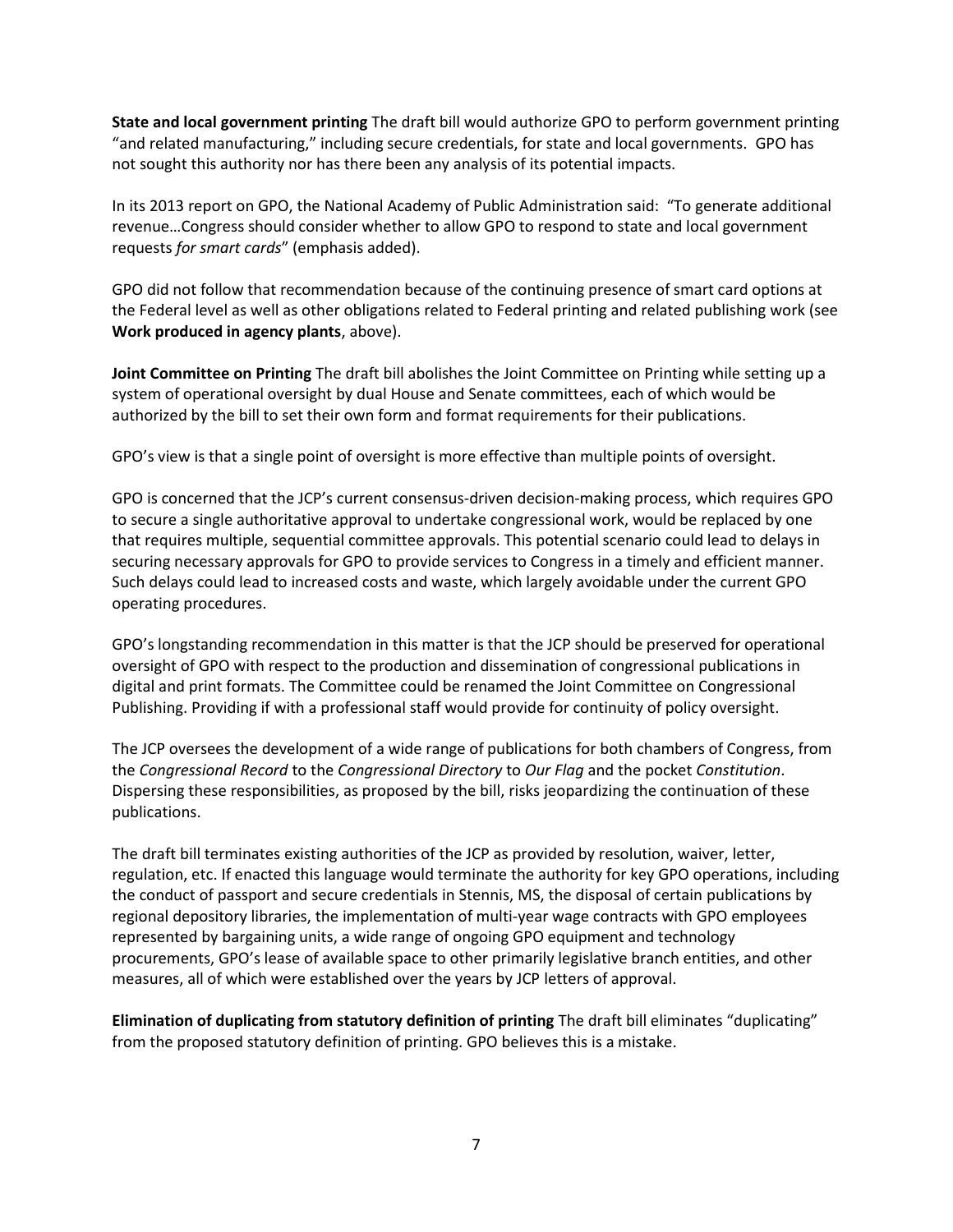In 1994 Congress enacted and the President signed into law the definition of "printing" found in the note to 44 U.S.C. 501. This achievement was the result of cooperation between GPO and representatives of the Printing Industries of America, Inc.

This provision had previously been enacted annually as part of the appropriations process in response to attempts by the executive branch to revise the Federal Acquisition Regulation (FAR) to permit executive branch agencies to produce or procure their own printing, which through decentralization would incur significant costs and impair public access to Government information. The definition pertains to the procurement of printing for executive branch agencies that is related to the "production of Government publications (including printed forms)."

The definition includes "duplicating," rather than distinguishing it from "printing," and there is no language distinguishing "copying" from "duplicating" based on volumes. Because duplicating in this definition must be related to the production of publications and forms, simple office copying and duplicating unrelated to those purposes are excluded from the definition.

While there are circumstances under which this note does not apply (orders costing less than \$1,000.00 if the work is not of a continuing or repetitive nature, work produced by certain national security agencies, and work statutorily authorized to be produced elsewhere), executive branch printing (including duplicating) that is related to the production of Government publications (including printed forms) is expected to be accomplished by or through the GPO.

The omission of duplicating from the definition of printing in the draft bill, if enacted, would leave a significant class of publications unregulated (including the production of most congressional bills).

GPO operates specific programs of contracting for duplicating used in the production of publications, most notably GPO Express.

**Increased discretionary expenditures** There are a couple of provisions related to expanded discretionary spending authorities granted to the renamed Public Printer in the draft legislation that we could expose GPO to future criticism.

One provision appears to override an existing limitation in appropriations law and authorize GPO leadership position to access an unlimited amount of GPO funds for receptions, entertainment, and associated costs.

Another would authorize the renamed Public Printer to use Government-supplied transportation to and from work. There appears to be no geographic limitation on this service.

While the bill does not require the renamed Public Printer to make such expenditures, the inclusion of provisions that authorize them seems unnecessary and poses an unintended invitation for future abuse.

They would also impose additional costs on GPO operations with no apparent increase in public benefit.

**Other provisions** The draft bill includes a number of other provisions that concern GPO, including the absence of authority to continue leasing space in GPO's buildings to other Federal entities and the elimination of *the Congressional Record Index.* GPO is prepared to provide additional comments on these matters if the Committee should so request.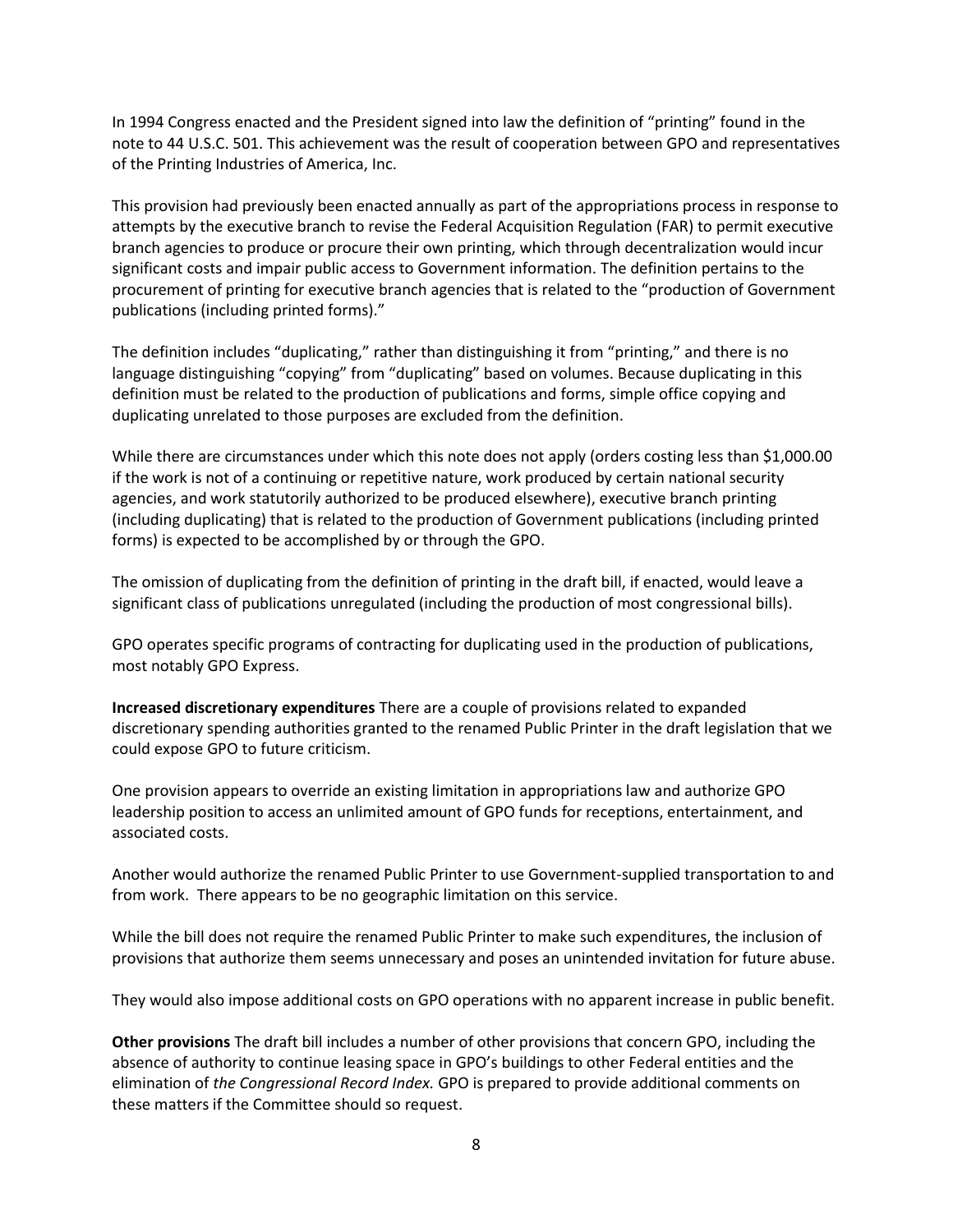**FDLP Improvements** There are a number of items in the draft bill that are positive and that bring depository libraries into line with how libraries have evolved since the Depository Library Act of 1962, the last major revision of the FDLP statutory authority. The draft:

Reaffirms the public's right to no-fee access to their Government's information;

Updates the Code to recognize GPO practice regarding formats beyond print and microfacsimile as information dissemination products "regardless of form or format" (as already stated in appropriations language);

Recognizes a National Collection of Government information and the lifecycle responsibilities necessary in managing such a collection: acquiring content and collection planning; authenticating digital content; creating cataloging and metadata records; disseminating and making freely accessible; preserving; and digitizing (reformatting for preservation);

Obligates agencies to furnish the Superintendent of Documents with both tangible and digital information dissemination products, i.e., legal deposit of content;

Provides for depository libraries to receive digital content from GPO, i.e., digital deposit of content, or to opt out of receiving tangible IDPs if digital is available in the online repository;

Authorizes GPO to catalog and index the corpus of the National Collection;

Includes a program to identify and bring fugitive documents under bibliographic control in the Catalog of Government Publications;

Allows regionals to share collections across state boundaries;

Provides for flexibility in the number of regionals by establishing a floor and a ceiling;

Provides for authority for making grants to depository libraries and accepting gifts on behalf of the FDLP;

Supports the importance of training and education provided by GPO to depository libraries by including a program for training and continuing education; and

Protects privacy protection for users of the online repository.

However, GPO has several major concerns with the draft chapter 5, as follows:

In general, the language is overly prescriptive. It focuses too much on "how" to do things, which makes it vulnerable to being overcome by processes and technology that are rapidly changing. The statutory language should instead describe and focus on what is to be done, or describe the desired outcome - i.e., increased access to Government information - and let GPO as the administrator of the program determine the best way to achieve program outcomes.

The bill needs to strengthen the requirement that Federal agencies notify the Superintendent of Documents when initiating, substantially modifying, or terminating information dissemination products. One way to do this would be by amending 44 U.S.C. 3506 to require the Office of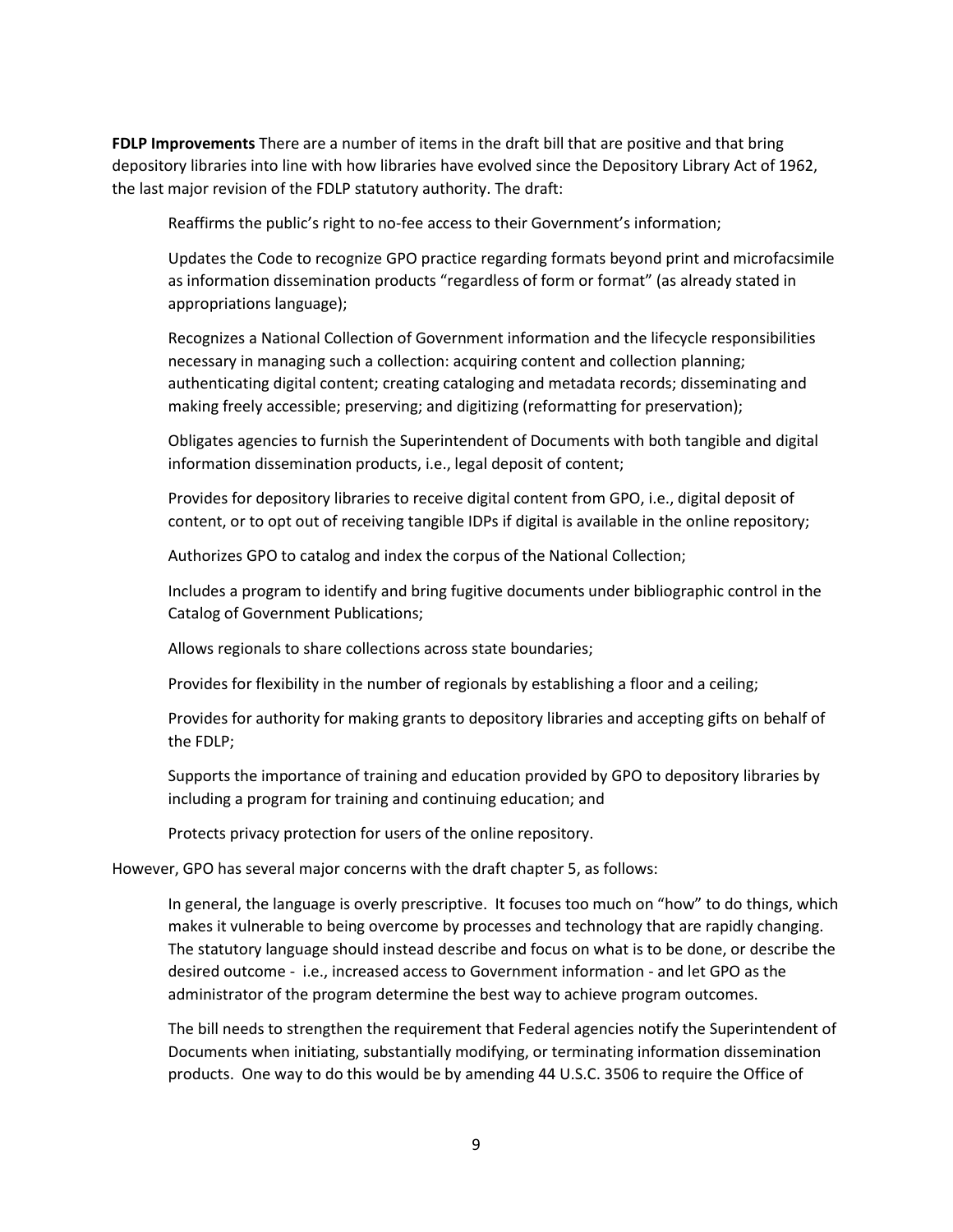Management and Budget to ensure such notification to be provided specifically to the Superintendent of Documents.

The regulatory process prescribed in the draft bill is too cumbersome and time consuming, in addition to being of dubious constitutionality. GPO has always been, and will continue to be, open and transparent with the depository library community – particularly when developing guidance and policy. We recommend that current processes, including use of **FDLP.gov**, continue as a means of keeping the depository library community informed.

## More specifically:

Collection development decisions should be made by the Superintendent of Documents, not the agencies.  $[§ 502(b)(1), (3), p. 72, lines 6-11 and 17-20].$  Libraries and library users are most often the secondary users of content disseminated through the FDLP. Agencies primarily develop dissemination products for other reasons, e.g., results of research, plans, or policies. We recommend that  $[§ 502(b)(1)$  be revised to exclude "or the appropriate official."

Too much operational responsibility is placed on the agencies in a program for which they should only contribute content. Our sense is that §503(c) and §503(g)(2)(A) are unlikely to be workable  $[§503(c) - pp.76-78]$   $[§503(g)(2)(A) - p.79$ , lines 13-21]. There is a need for GPO to regularly communicate with agencies, which would be helped if statutory language were devised to require agencies to designate a point of contact to work with the Superintendent of Documents. Concerning the language of  $\S503(b)(2)(B) - p.76$ , lines 6-13, how something is cataloged, accessible, and preserved should be the responsibility of the Superintendent of Documents, not the agencies. Additionally, GPO has world class catalogers.

There is no provision for selective depository libraries to be digital-only, i.e., providing access to and services for digital Government content rather than housing and maintaining a tangible collection.  $[§543(a)(1) - p. 93$ , lines 21-25 "provides access to selected information dissemination products in tangible form"]. Currently there are selective depository libraries that are digital-only. This can be remedied by adding language to §542 that stipulates "only a library able to provide custody, access, and services for depository materials, or a library able to provide access and services for a digital collection of depository materials, is eligible for depository designation."

Clarification is needed for the Preservation Depository designation. Is this for tangible content? §545(a) reads as if it is, but §545(b) mentions regardless of format. Is it for a library's entire collection? Is this comparable to what GPO currently has with Preservation Steward agreements? If so, does there have to be a designation for this? [§545(a)-(b) – pp.97-98]. This designation precludes non-depository libraries from participating in the preservation of Government IDPs (tangible or digital). There are some libraries that have historical Government content but are not members of the FDLP – former depository libraries, for example. Does free access apply to Preservation Depositories, or are these supposed to be some variety of archives with limited if any public access, a so-called "dark archive"?

Although there are portions of the draft bill that bring digital content into the Public Information Programs of the Superintendent of Documents, library functions are largely represented with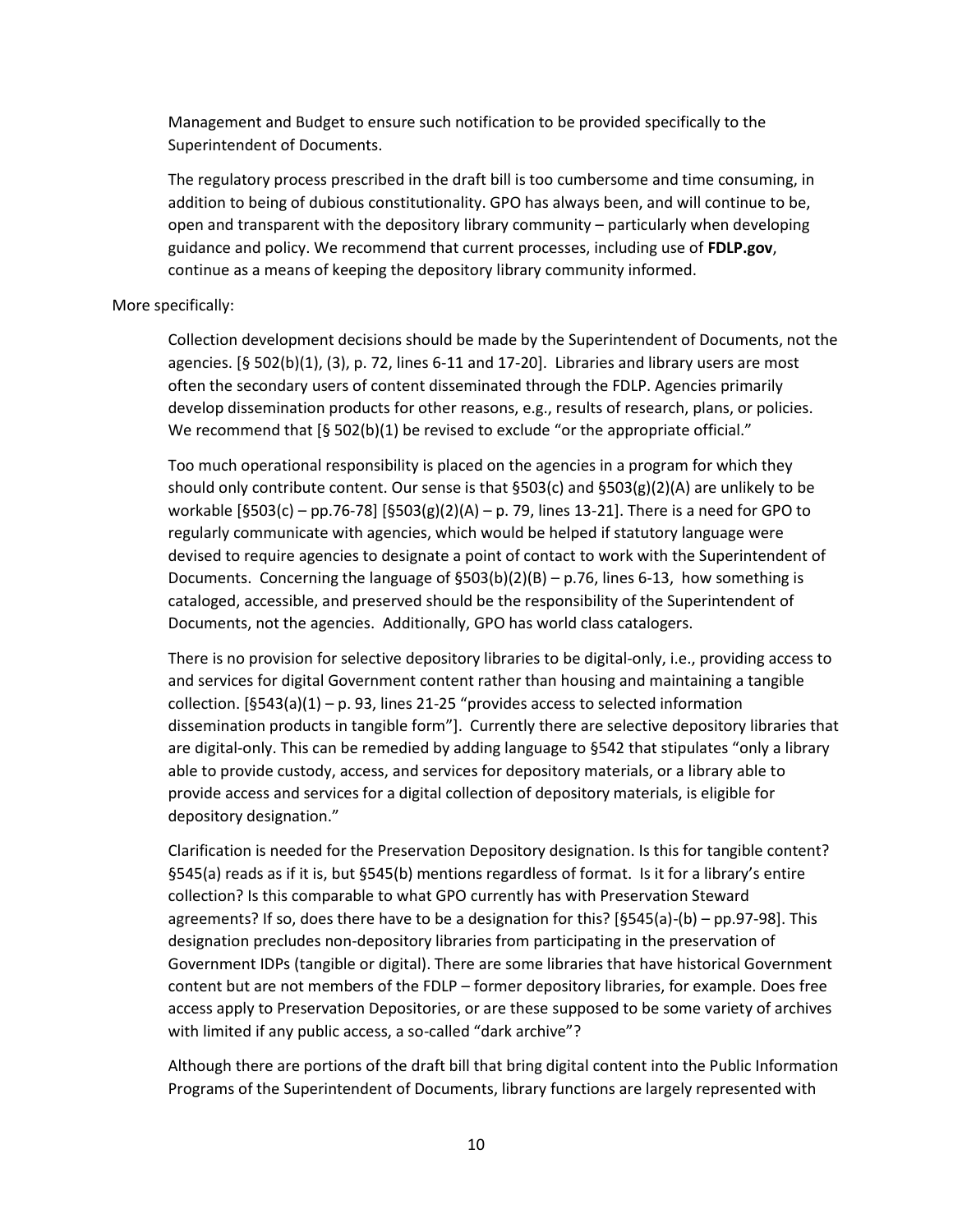processes for tangible collections  $[§543(a)(2)-(3) - p.94$ , lines 1-8]. Libraries function very differently in the digital age. There is much collaboration and sharing of resources [as will happen when the FDLP has fewer regional depositories as permitted in §544(d)(3) – p.97, lines 14-17]. The bill should stipulate that GPO collaborate with and coordinate efforts among depository libraries, national libraries, Federal agencies, and library organizations or consortia, toward the development of an information network and a preserved and freely accessible distributed national collection of the corpus of Federal public information. The coordination is a critical component and it will reduce redundancy and employ efficient stewardship of taxpayer dollars.

The draft bill makes preservation for permanent public access a responsibility for GPO  $[§501(b)(1) - p.71,$  lines 5-11][§521(c) – p.88, lines 16-20][Preservation Depositories §545 – p.97][§564 – p.105, lines 6-13]. However, the bill also mentions NARA and the agencies having a role in preservation, causing confusion  $[§508(b)(1) - p.87$ , lines 5-10][§505(c) – p. 83, lines 8-15]. This confusion places a focus on needed coordination. The bill should stipulate that GPO is responsible for the coordination and lifecycle management of Government IDPs, which includes preservation. We suggest a revision to §508(b)(1) on p. 87:

''(1) A policy for the recall of IDPs, regardless of form or format, in order to ensure compliance with relevant law, which takes into consideration the need of preserving materials for archival purposes with the National Archives and Records Administration.

Concerning NARA, its new draft strategic plan for fiscal years 2018-2022, on which the comment period has closed, includes this objective and commentary: "**By December 31, 2022, NARA will, to the fullest extent possible, no longer accept transfers of permanent or temporary records in analog formats and will accept records only in electronic format and with appropriate metadata.** We added the phrase 'to the fullest extent possible' based on extensive feedback from both staff and external commenters. We modified the language of this objective to recognize that NARA may need to accept a limited number of analog records after the December 31, 2022 deadline."

There are certain titles that many libraries still require in tangible format; the *Statutes at Large* is one example. The draft bill limits dissemination of tangible copies of the Statutes and depositories are not permitted to receive them  $[§325(f)(1) - p. 58$ , lines 12-16]. This is problematic, particularly for law libraries. Language should be added that is used in other areas of the draft bill to incorporate depository copies: "In accordance with this subchapter and subject to the requirements of this chapter, chapter 1, and chapter 5 of this title ..."

Production of the *Congressional Record Index* is still a critical activity. Keyword searching of the *Congressional Record* database is not a replacement; it is needed for the tangible copies of the *Congressional Record* as well [Title II, §203(a)-(b)].

Use of the phrase "Locator Services" is obsolete [Chapter 5, p.69 §506][§503(b)(1) – p.75, line 17][§506 – p.83, line 16][§542(a)(1) – p.91, line 15]. A better phrase would be "Discovery Services".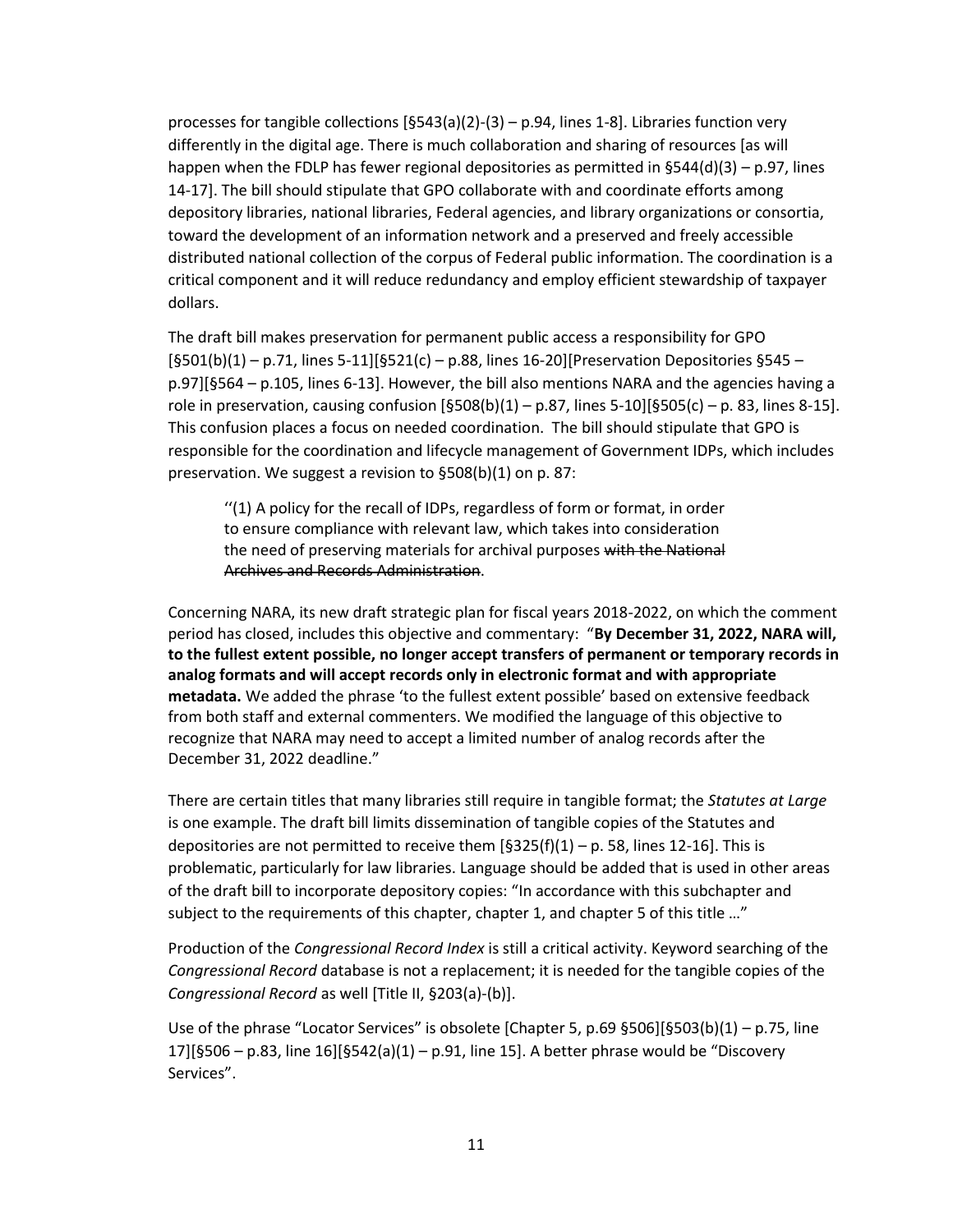Policies for recall and withdrawal of products from the National Collection: There are no operational definitions to differentiate between recalls, withdrawals, disposals, and deaccessioning  $[§508(b)(1)-(4) - p.87$ , lines 5-17].

Privacy of users – the language  $[§523 - p.89]$  lines 8-19] applies to users of the online repository, what about privacy protections for users in libraries or using library computers?

Language concerning the National Collection needs to be clarified. In some places it reads as though it is content accessible from the online repository and sometimes it reads as if it's tangible content. In §502(a) the National Collection is of IDPs, which by definition is regardless of form or format, but then reference is made to e-IDPs  $[§110(b)(2) - p.14$ , lines 1-5]  $[§505(c)$ p. 83, lines 12-13]. This is confusing. One solution would be to add National Collection to the definitions in §110(b): "National Collection" means the corpus of information dissemination products produced by the Federal Government. It is a distributed collection that is accessible from Federal depository libraries, the online repository, and from official partner websites."

§502(a) stipulates that the National Collection will be accessible from the online repository and through Federal Depository Libraries. The Catalog of U.S. Government Publications contains links to online and harvested content and the bill specifies that the catalog records will contain a digital object identifier  $[§506(b)(1) - p.84$ , lines 11-21], thus making the National Collection accessible from the Catalog. This catalog has long been established with its predecessor the Monthly Catalog dating from 1895 – it doesn't need to be established  $[§506(b)(1) - p.84$ , line 12]. Additionally, there are instances for which content will be accessible from official partner sites, e.g., the CyberCemetery website at the University of North Texas, or health information from the National Library of Medicine's PubMed website.

There is a concern with the possibility of congressional publications changing styles with each Congress [§322(a)-(c) – pp.46-47]. This could be detrimental to potential programming for automated metadata extraction, or location of the authentication symbol on publications ingested into the online repository. Additionally, the current size of congressional publications makes it easier for libraries to plan. The consistent smaller sized publications can fit more on shelving units than varying sizes. The size of the current congressional hearings can fit 8 shelves in a section, where publications of varying sizes can fit only 6 shelves per section.

We are pleased to see that the importance of GPO's educational programs for depository libraries is recognized by having training included in the bill  $[§542(d) - p.93]$ . However, education should include the public at large as well since they are also direct users of digital content in **govinfo** and Ben's Guide. In addition to education and training opportunities there are other support services that GPO provides depository libraries, such as marketing and promotional support, consultations, and the creation of discovery tools like LibGuides [\(https://libguides.fdlp.gov/\)](https://libguides.fdlp.gov/). Other support services are likely as we coordinate the lifecycle of the National Collection.

We suggest renaming §542(d) – p.93 as Availability of Training and Library Support Services and including (1) To increase government information literacy the Superintendent of Documents shall provide educational and professional development opportunities for depository library staff and the public at large; and (2) The Superintendent of Documents shall provide services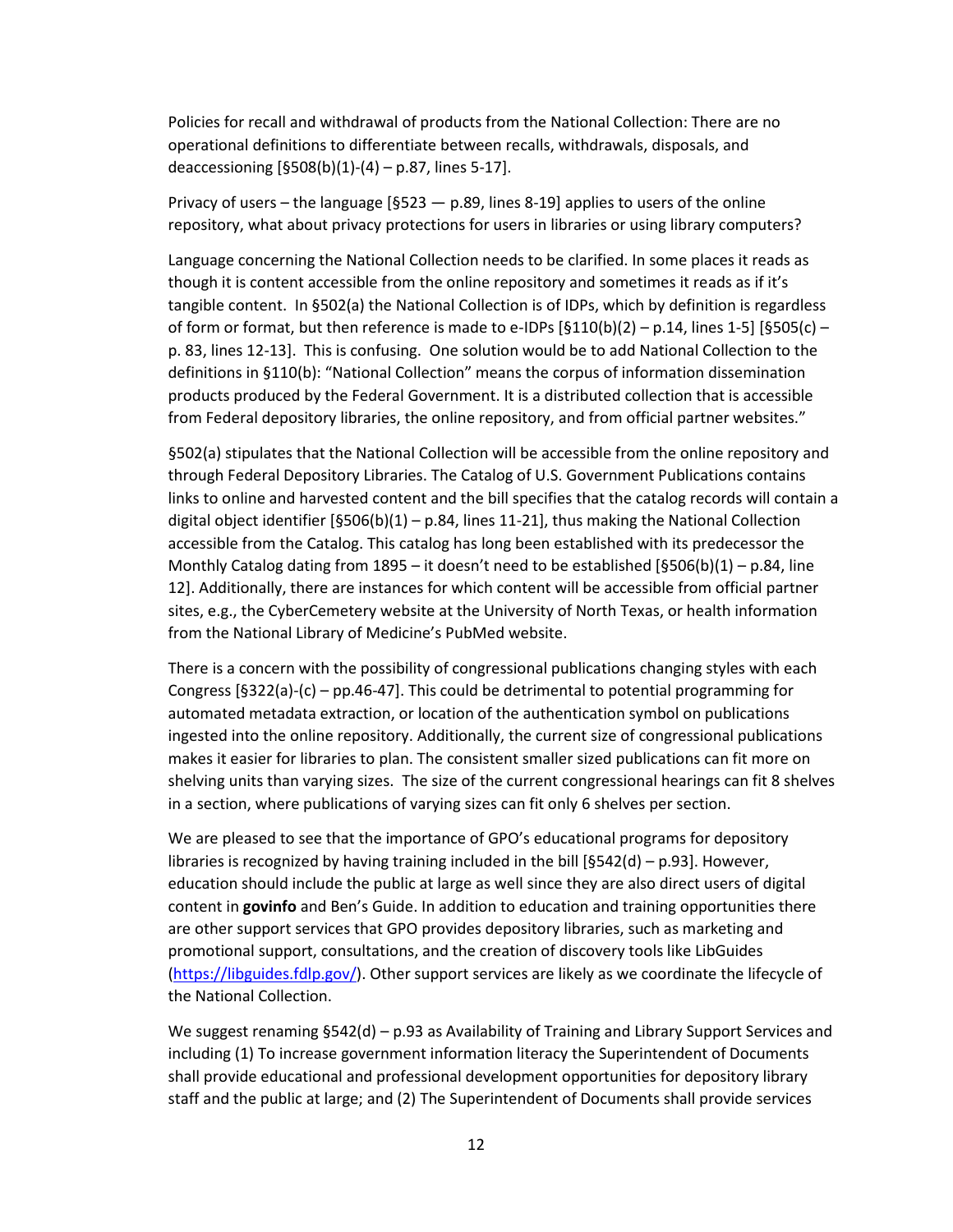that enhance access to public information or provide services that support Federal depository libraries in their efforts to serve their communities.

The draft bill actually places more collection responsibilities on selective depository libraries, by stating they work with regionals to house the state's collection  $[§543(a)(3) - p.94$ , lines 5-8]. Most selectives are unlikely to support this, unless they serve as a preservation steward (or center of excellence) for specified content.

§544(d)(3) relates to the number of regionals. Two regionals per census region is too limiting. Suggest changing this to "two regionals per 'Standard Federal Region'", which would be 20 regionals, not 8.

Additionally, the draft requires selectives to retain tangible materials for 5 years, with no provision for substitution (unless this can be regulated through the process).

The draft bill voids the ability for regionals to discard tangible content by invalidating the previous approval of the Joint Committee for this process [Title II, §201 – p.110, lines 16-20]. Although they can elect to not receive tangible if content is in the online repository, that doesn't provide relief from the large tangible collections that regionals currently hold. More flexibility is required here, optimally through Superintendent of Documents guidance.

GPO will need additional staff, with professional skills, to carry out the new responsibilities placed on the FDLP, Cataloging and Indexing, and other programs, as well at managing the regulatory responsibilities assigned by the bill.

GPO should be given the right of first refusal for Government IDPs held by libraries in agencies that cease to exist.

Regarding grants, §547(b) stipulates their use to carry out the functions under subchapter A (which is about GPO) and §506 which is **Cataloging, indexing, locator services, and digitization of information dissemination products.** This narrows the scope of grants to libraries. The grants section would be much improved with general language such as:

The Superintendent of Documents shall make mandatory and discretionary grants available to depository libraries for the purpose of funding activities that support depository library operations, that improve access to public information, or that advance the use of innovative technologies to address challenges facing depository libraries.

The draft bill, in several locations, refers to various types of notices for agencies to send to the Superintendent of Documents:

- Of the intent to produce or procure, substantially modify, or terminate the production of an information dissemination product, regardless of form or format §503(c)(1)
- $\bullet$  Before entering into a contract for publishing, §504(a)

A recommended revision for the draft bill would be to add notification to the Superintendent of Documents when there are PII issues, errors, revisions, or change of format. These could possibly be included in "substantially modify" in §503(c)(1).